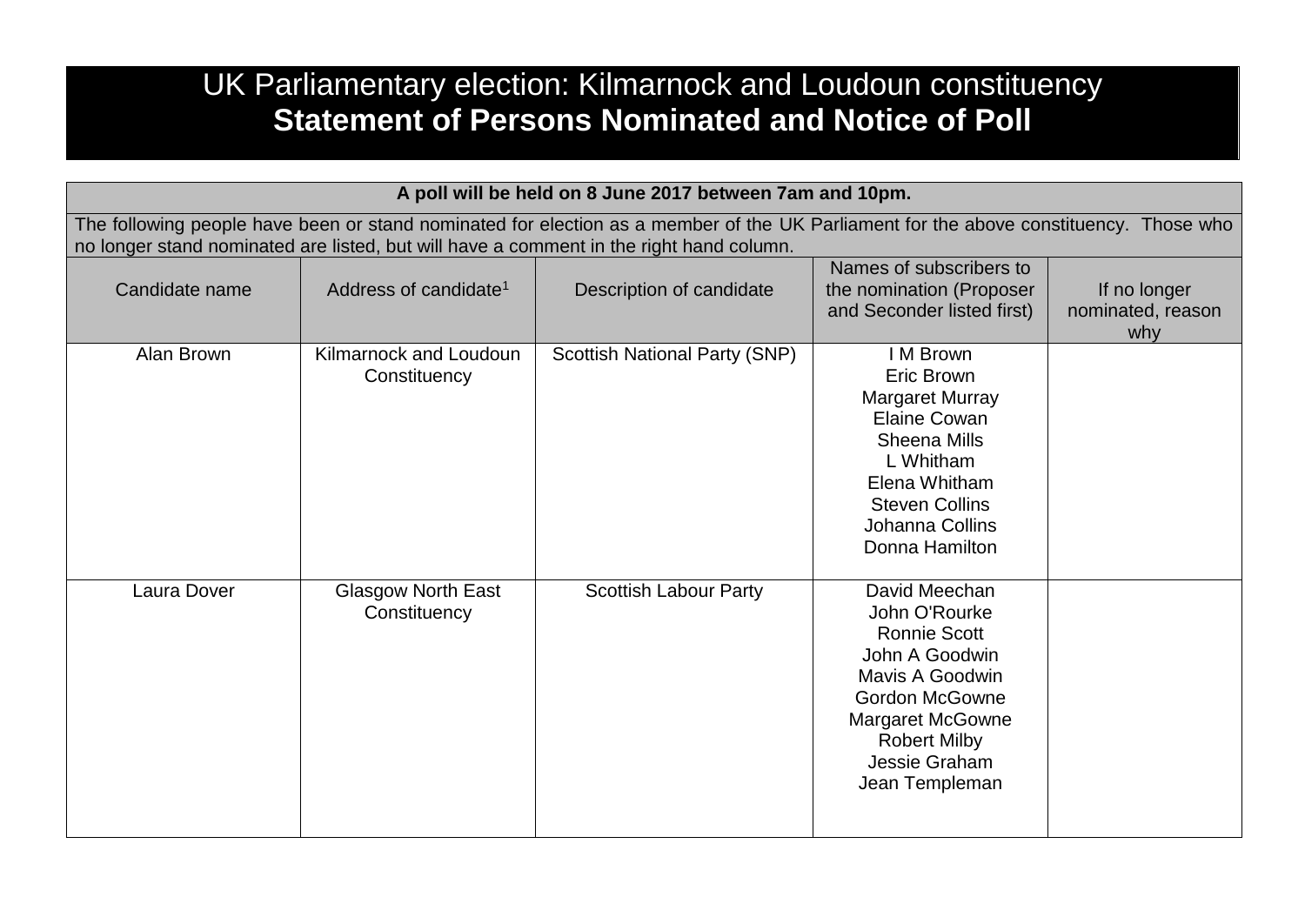| <b>Alison Harper</b> | Craighead Cottage,<br>Dunlop   | Scottish Conservative and<br><b>Unionist</b> | Ingrid Sampson<br>Susan McFadzean<br><b>Thomas Cook</b><br>John McFadzean<br>lan Grant<br><b>Alyson Simmons</b><br>Jon Herd<br>Jillian McFadzean<br>Gerard O'Malley<br>Sara Kim Donald  |  |
|----------------------|--------------------------------|----------------------------------------------|-----------------------------------------------------------------------------------------------------------------------------------------------------------------------------------------|--|
| Irene Lang           | Edinburgh West<br>Constituency | <b>Scottish Liberal Democrats</b>            | George Martin Wishart<br><b>Martin Porter</b><br>June Neilson<br>Daniel Gorman<br>Janet C Telfer<br>Janet A Young<br>Doreen C Simpson<br>Robbie Simpson<br>D Dick<br><b>Robert Hunt</b> |  |

<sup>1</sup> If a candidate has requested not to make their home address public, the constituency in which their home address is situated (or the country if their address is outside the UK) will be provided.

Printed and published by the Returning Officer, Council Headquarters, London Road, Kilmarnock KA3 7BU on 11 May 2017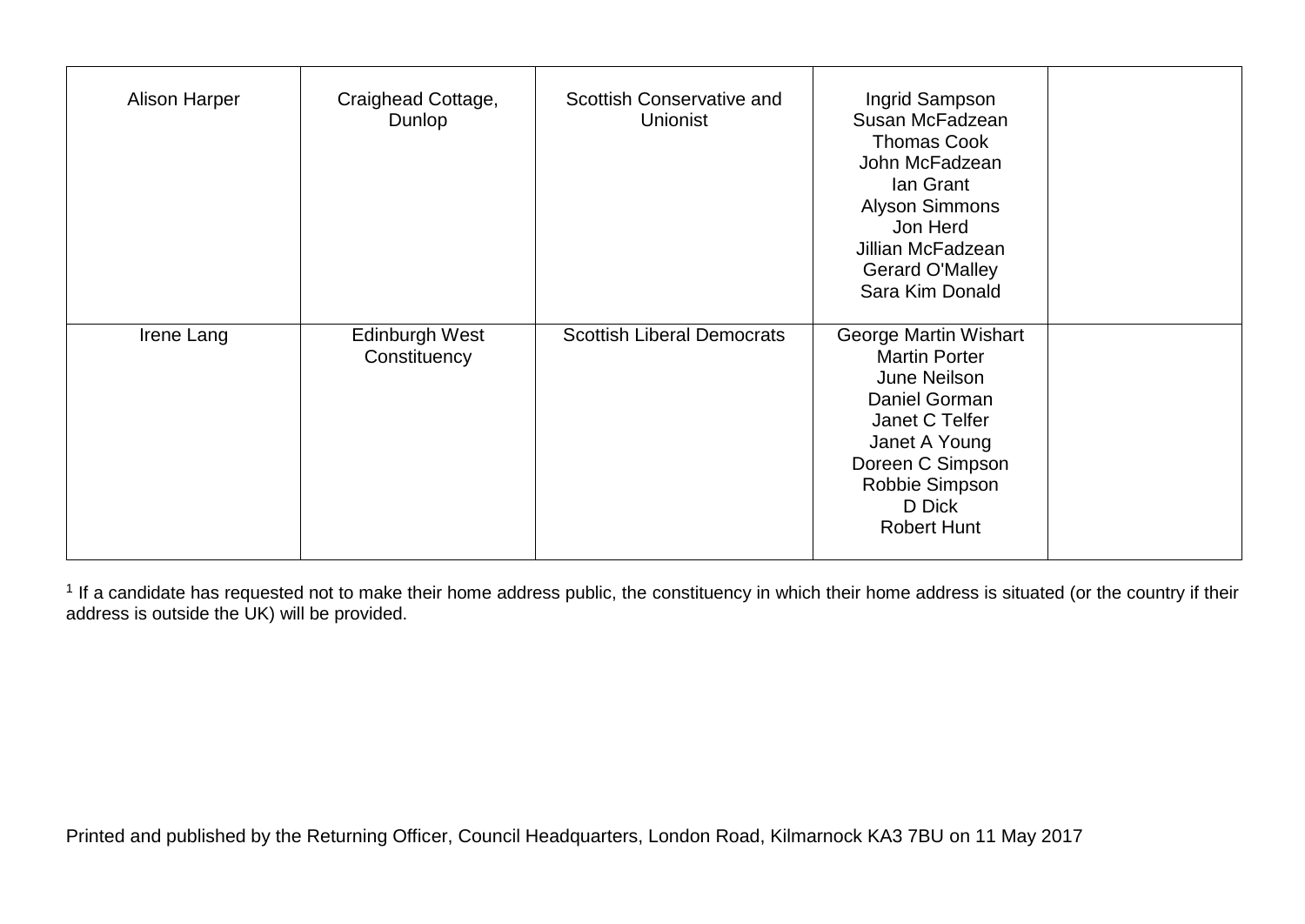## UK Parliamentary election: Kilmarnock and Loudoun constituency **Situation of Polling Stations**

| No. of polling station | <b>Situation of polling station</b>                                 | <b>Description</b><br>persons<br><b>of</b><br>entitled to vote |
|------------------------|---------------------------------------------------------------------|----------------------------------------------------------------|
|                        |                                                                     |                                                                |
| $\overline{1}$         | Dunlop Public Hall, Main Street, Dunlop                             | E101                                                           |
| $\overline{2}$         | Nether Robertland Primary School, Pokelly Place, Stewarton          | E102                                                           |
| $\overline{3}$         | Nether Robertland Primary School, Pokelly Place, Stewarton          | E103                                                           |
| $\overline{4}$         | Lainshaw Primary School, Kilwinning Road, Stewarton                 | E104 (Part)                                                    |
| 5                      | Lainshaw Primary School, Kilwinning Road, Stewarton                 | E104 (Part) & E106                                             |
| $\,6$                  | Lainshaw Primary School, Kilwinning Road, Stewarton                 | E107                                                           |
| $\overline{7}$         | John Knox Church Hall, High Street, Stewarton                       | E105                                                           |
| $\overline{8}$         | Kilmaurs Primary School, Sunnyside, Kilmaurs                        | E108 (Part)                                                    |
| $\overline{9}$         | Kilmaurs Primary School, Sunnyside, Kilmaurs                        | E108 (Part)                                                    |
| 10                     | John Fulton Hall, Main Road, Fenwick                                | E109                                                           |
| 11                     | St John's Parish Church Main Hall, Wardneuk Drive, Kilmarnock       | E201 (Part)                                                    |
| 12                     | St John's Parish Church Main Hall, Wardneuk Drive, Kilmarnock       | E201 (Part)                                                    |
| 13                     | St John's Parish Church Main Hall, Wardneuk Drive, Kilmarnock       | E202                                                           |
| 14                     | Hillhead Primary School, Kilmaurs Road, Kilmarnock                  | E203 (Part)                                                    |
| 15                     | Hillhead Primary School, Kilmaurs Road, Kilmarnock                  | E203 (Part)                                                    |
| 16                     | Hillhead Primary School, Kilmaurs Road, Kilmarnock                  | E204 (Part)                                                    |
| 17                     | <b>Onthank Community Education Centre, Kirkton Road, Kilmarnock</b> | E205 (Part)                                                    |
| 18                     | <b>Onthank Community Education Centre, Kirkton Road, Kilmarnock</b> | E205 (Part) & E206                                             |
| 19                     | Pavilion, Knockentiber                                              | E301                                                           |
| 20                     | Crosshouse Church Hall, Kilmarnock Road, Crosshouse                 | E302 (Part)                                                    |
| 21                     | Crosshouse Church Hall, Kilmarnock Road, Crosshouse                 | E302 (Part)                                                    |
| $\overline{22}$        | Gatehead Village Hall, Fairlie View, Gatehead                       | E303                                                           |

Printed and published by the Returning Officer, Council Headquarters, London Road, Kilmarnock KA3 7BU on 11 May 2017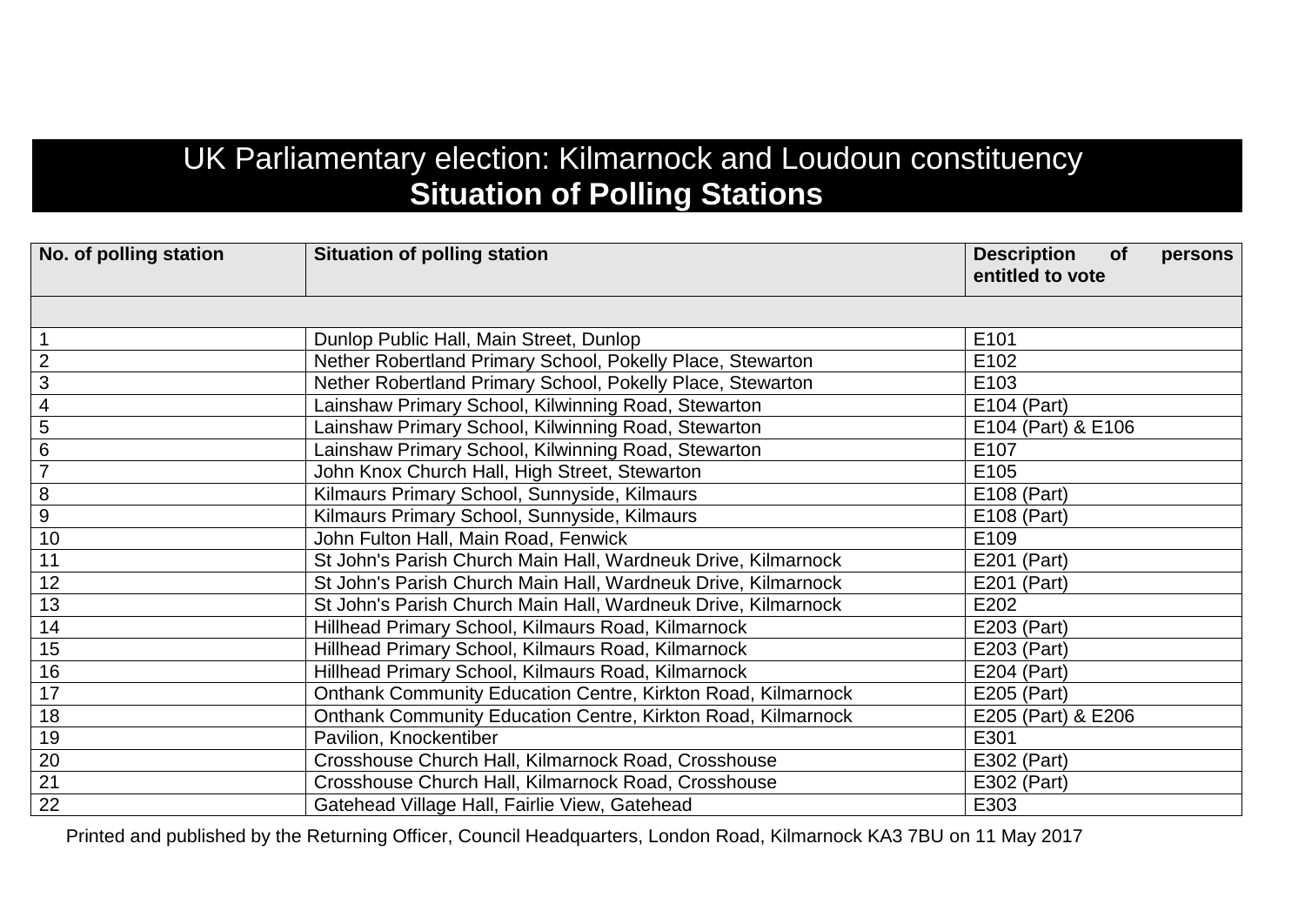| 23 | St Joseph's Church Main Hall, Hill Street, Kilmarnock      | E304                      |
|----|------------------------------------------------------------|---------------------------|
| 24 | St Joseph's Church Main Hall, Hill Street, Kilmarnock      | E306, E314 & E315         |
| 25 | Bonnyton Community Centre, Garrier Place, Kilmarnock       | E305                      |
| 26 | Bonnyton Community Centre, Garrier Place, Kilmarnock       | E309                      |
| 27 | Sir Alexander Fleming Centre, Woodstock Street, Kilmarnock | E307                      |
| 28 | Sir Alexander Fleming Centre, Woodstock Street, Kilmarnock | E308, E310 & E317         |
| 29 | ATC Hall, Mews Lane, Kilmarnock                            | E311 (Part)               |
| 30 | ATC Hall, Mews Lane, Kilmarnock                            | E311 (Part) & E312 (Part) |
| 31 | ATC Hall, Mews Lane, Kilmarnock                            | E312 (Part) & E316        |
| 32 | Loanhead Primary School, Dick Road, Kilmarnock             | E313                      |
| 33 | Loanhead Primary School, Dick Road, Kilmarnock             | E401                      |
| 34 | Loanhead Primary School, Dick Road, Kilmarnock             | E402                      |
| 35 | Loanhead Primary School, Dick Road, Kilmarnock             | E409                      |
| 36 | New Farm Loch Community Centre, 2A Fraser Walk, Kilmarnock | E403                      |
| 37 | New Farm Loch Community Centre, 2A Fraser Walk, Kilmarnock | E406 (Part)               |
| 38 | New Farm Loch Community Centre, 2A Fraser Walk, Kilmarnock | E406 (Part)               |
| 39 | Silverwood Primary School, Kennedy Drive, Kilmarnock       | E404 & E411               |
| 40 | Silverwood Primary School, Kennedy Drive, Kilmarnock       | E405                      |
| 41 | Crookedholm Community Centre, Grougar Road, Crookedholm    | E407                      |
| 42 | Hurlford Community Centre, Cessnock Road, Hurlford         | E408 & E410 (Part)        |
| 43 | Hurlford Community Centre, Cessnock Road, Hurlford         | E410 (Part)               |
| 44 | Hurlford Community Centre, Cessnock Road, Hurlford         | E410 (Part)               |
| 45 | Riccarton Nursery, Campbell Street, Kilmarnock             | E501 (Part)               |
| 46 | Riccarton Nursery, Campbell Street, Kilmarnock             | E501 (Part)               |
| 47 | Bellfield Primary School, Tinto Avenue, Kilmarnock         | E502                      |
| 48 | Bellfield Primary School, Tinto Avenue, Kilmarnock         | E505 (Part)               |
| 49 | Bellfield Primary School, Tinto Avenue, Kilmarnock         | E505 (Part)               |
| 50 | Shortlees Community Centre, Blacksyke Avenue, Kilmarnock   | E503 (Part)               |
| 51 | Shortlees Community Centre, Blacksyke Avenue, Kilmarnock   | E503 (Part)               |
| 52 | Shortlees Community Centre, Blacksyke Avenue, Kilmarnock   | E503 (Part)               |
| 53 | Kirkstyle Primary School, Carron Avenue, Kilmarnock        | E504                      |
| 54 | St Sophia's Primary School, Neville Drive, Galston         | E601                      |
| 55 | Newmilns Primary School, Loudoun Road, Newmilns            | E602                      |
| 56 | Morton Hall, Main Street, Newmilns                         | E603 & E604 (Part)        |

Printed and published by the Returning Officer, Council Headquarters, London Road, Kilmarnock KA3 7BU on 11 May 2017